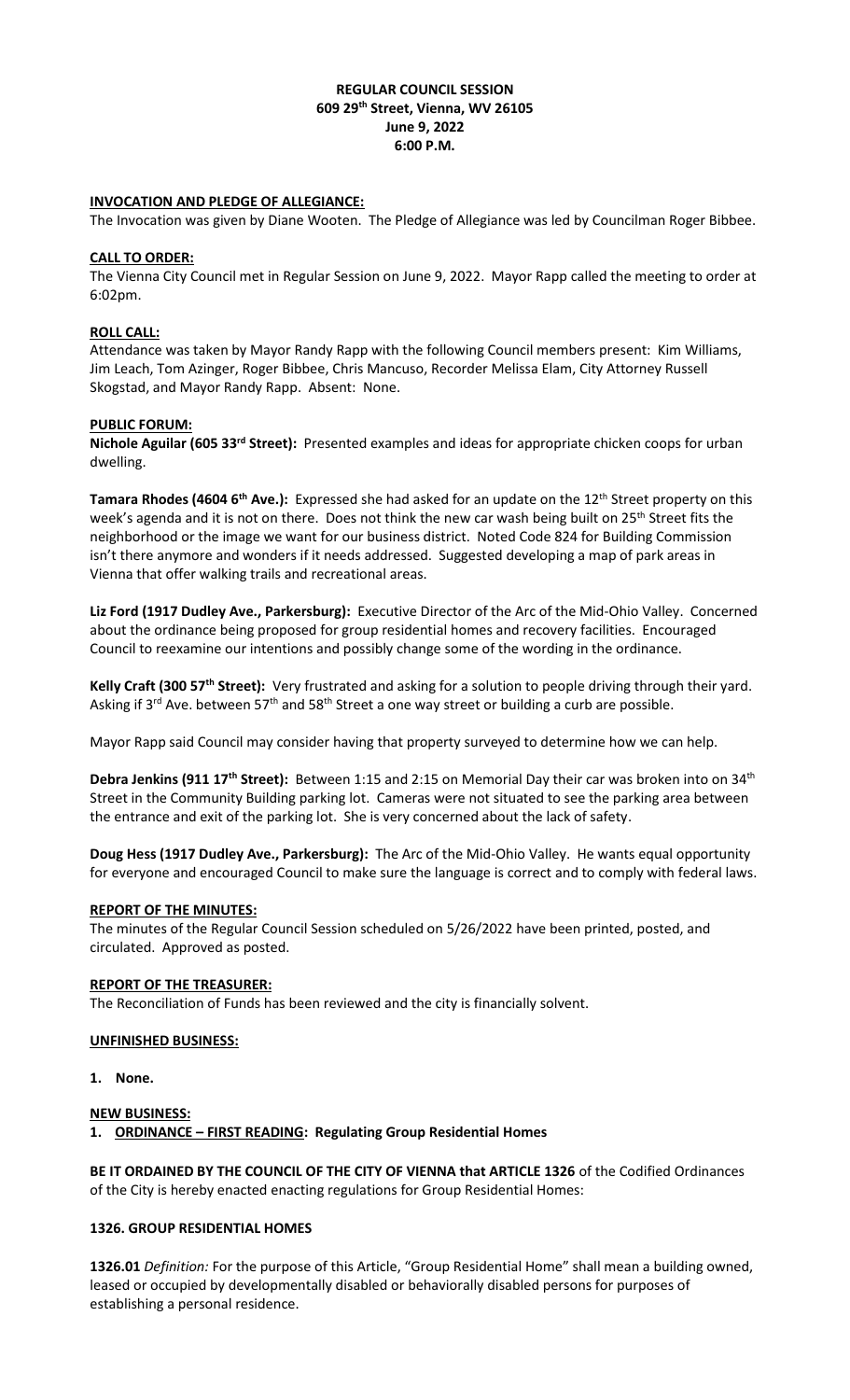**1326.02** *Purpose:* The purpose of these regulations is to permit the establishment and occupation of Group Residential Homes as authorized by the provisions of West Virginia Code Chapter 27, Article 17, as amended, and in compliance with the Fair Housing Act, while preserving the residential character of neighborhoods in which such Group Residential Homes may be located and prevent a concentration of such facilities in any particular area.

**1326.03** *Registration Required:* A completed registration form shall be submitted to the Office of the Finance Director on a form established for such purpose. Registration shall become effective upon issuance of a Certificate of Occupancy for the Group residential Home and shall terminate when the Group residential Home use ceases. No registration shall be accepted for a Group Residential Home that does not comply with the requirements of this Article. Any information upon such registration forms which is changed or amended shall be promptly provided to the City.

**1326.04** *Zoning Confirmation*. Prior to registration, a request for zoning confirmation shall be submitted to the appropriate office of the Development Director to confirm that the proposed location of the group home is permitted under this section.

**1326.05** *Certificate of Occupancy.* A Group Residential Home may not be occupied by tenants until a Certificate of Occupancy has been provided by the Director of Finance and the Code Enforcement Division reflecting compliance with all the provisions of this article.

**1326.06** *Standards.* All Group residential Homes shall be located, developed, operated and occupied in compliance with the following standards:

- 1) *Separation.* The minimum separation between Group Residential Homes shall be no less than 1,500 feet, as measured from the closest exterior property lines of the real property upon which the Group Residential Homes are located.
- 2) *Occupancy.* The number of residents, excluding staff, shall not exceed 12, or 1 person per 200 square feet of interior living space, whichever is less.
- 3) *Exterior Appearance.* There shall be no sign or other exterior indication of a Group residential Home visible from the street.
- 4) *Compliance with all Applicable Building and Fire Safety Regulations.* A group residential Home must meet all applicable building, fire and/or other life safety codes in effect.
- 5) *Licensing.* Group residential Homes shall comply with all applicable licensing requirements of the State of West Virginia.
- 6) *Parking.* Any parking for Group residential Homes shall be in compliance with all off street parking requirements as set forth in Article 1363 of the Codified Ordinances of the City.
- 7) *Tenancy.* No Group residential Home shall house any person whose tenancy would constitute a direct threat to the health or safety of other individuals or would result in substantial physical damage to the property of others.
- 8) *Exclusive Use.* All administrative activities including staffing, counseling and other visitations shall serve only the residents of the Group residential Home.
- 9) *Reporting of Deaths, Injuries and/or Emergency Response.* Every Group Residential Home shall report to the Police Department of the City of Vienna the occurrence of any deaths or serious injuries to any tenant of the Group Residential Homes or other persons upon the premises, and any police, fire or other emergency response upon or to the premises, accompanied by a concise description of any such occurrences.
- 10) *Responsible Party.* All applications for registration of a Group Residential Home shall identify the name, business address, business phone number, and email address, of the person or entity primarily responsible for the operation and occupancy of a Group Residential Home and compliance with the provisions of this Article.

**1326.07** *Additional requirements of State Law.* Notwithstanding any of the provisions of this Article, if the State of West Virginia adopts laws or rules for the regulation of Group Residential Homes, then such State law or regulations shall apply in addition to the standards herein set forth.

**1326.08** *Request for Accommodation.* If an owner of a Group Residential Home believes any requirement of this Article prevents the lawful establishment of a Group Residential Home, the owner shall submit to the City a written request for accommodation and the reasons why the accommodation is required. The written request shall contain sufficient facts to allow the City to make a determination whether an accommodation should be made pursuant to the requirements of the Fair Housing Act, Americans with Disabilities Act (ADA) or any other applicable federal or state law; and if so, the nature and extent of the accommodation taking into consideration the requirements of the law and the public health, safety and welfare. The City shall issue an administrative decision upon any such request within 30 days of the date thereof, and the decision shall be made public. Any such owner of a prospective Group Residential Home or any resident of the city who can establish a direct impact from any such decision shall have the right to appeal the administrative decision to the Board of Zoning Appeals of the City of Vienna, which shall conduct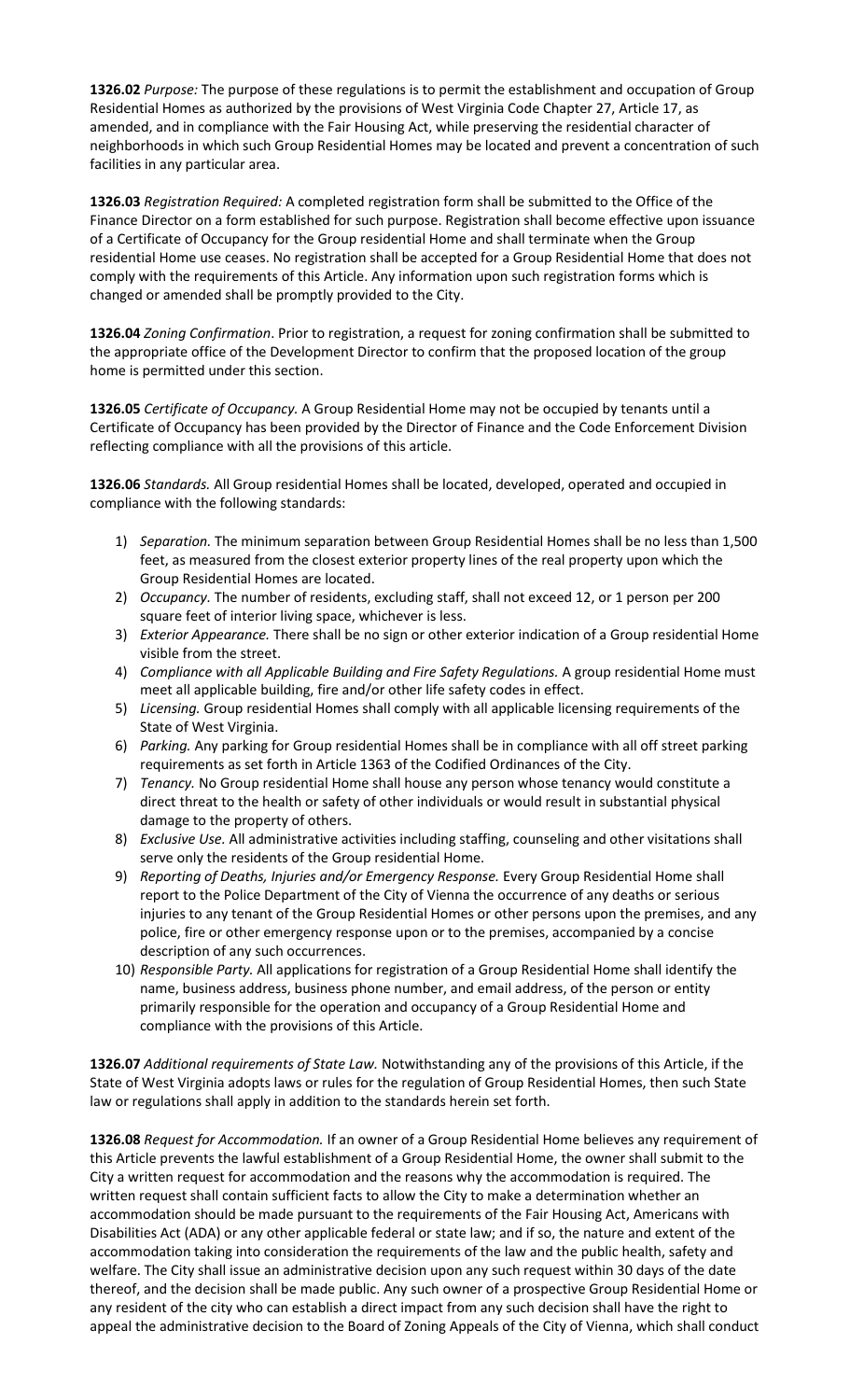a public hearing as provided by law and issue a ruling affirming or denying the appeal. Any decision of the Board of Zoning Appeals may be appealed to the Circuit Court of Wood County by the filing of a Petition for Writ of Certiorari within 30 calendar days of the issuance of the final decision.

**Mayor Randy Rapp and Attorney Russ Skogstad addressed the reasons for this ordinance being proposed. They stated that the intent is not to target people and we simply want regulations that apply to everyone else to apply to these homes.** 

## **Councilman Tom Azinger moved to approve the Ordinance – First Reading Regulating Group Residential Homes. Motion seconded by Councilman Jim Leach.**

Councilwoman Kim Williams asked for the definition of a developmentally disabled person. Thinks there may be laws of unintended consequences. Doesn't want a burden on people that this ordinance is not intended for such as foster families who care for developmentally disabled children. She addressed that there are two types of sober living homes and stated you cannot discriminate against people who want to live together. She believes this ordinance will be challenged and that we will lose. Stated she will not support the ordinance.

Attorney Skogstad used language from state code. He stated businesses who are buying up property are different than private citizens choosing to live together for common purpose.

Councilman Jim Leach thinks this ordinance is trying to balance the rights of our citizens and of protected people. He thinks it covers all those involved.

Councilman Tom Azinger spoke in favor of the ordinance.

Councilman Chris Mancuso asked if we can refer to current building code to balance the situation without the ordinance. Attorney Skogstad said yes in some ways and referred to 1326.06. Mr. Mancuso would like clarity to address restricting businesses. Mayor Rapp and Mr. Leach spoke about the rent that tenants pay and that in order to collect rent you have to be in certain zones. Mr. Mancuso asked if the moratorium we have in place has been effective. Mr. Skogstad said there haven't been any challenges to it.

Councilman Roger Bibbee emphasized that the ordinance can be amended and this is the first reading.

#### **Councilwoman Kim Williams made a motion to table the ordinance. Motion seconded by Councilman Chris Mancuso.**

Mayor Rapp is still concerned about the balance of our neighborhoods.

**Roll call vote taken by Mayor Randy Rapp. Councilwoman Kim Williams and Councilman Chris Mancuso voting "yes". Councilman Tom Azinger, Councilman Jim Leach, Councilman Roger Bibbee, Recorder Melissa Elam, and Mayor Randy Rapp Vote: 2-5**

**Motion to table failed. Vote for First Reading proceeded.**

**Roll call vote taken by Mayor Randy Rapp. Councilman Tom Azinger, Councilman Jim Leach, Councilman Roger Bibbee, and Mayor Randy Rapp voting "yes". Councilwoman Kim Williams, Councilman Chris Mancuso, Recorder Melissa Elam voting "no". Vote: 4-3**

**2. ORDINANCE – FIRST READING: Amending Article 1371 of the Vienna Municipal Code 1371 and Regulating the Location and Placement of Residential Substance Abuse Treatment Facilities**

**BE IT ORDAINED BY THE COMMON COUNCIL OF THE CITY OF VIENNA THAT:** 

#### **1371.03 RESIDENTIAL SUBSTANCE ABUSE TREATMENT FACILITIES**

(82) A "residential substance abuse treatment facility" means a live in/inpatient facility or center providing substance abuse therapy/treatment to individuals. It does not include group residential homes as defined in WV Code 27-17-2 or a residential care community as defined in WV Code 16-5N-2(k).

- (83)A "substance" means both alcohol and controlled substances/drugs
	- a. No residential substance abuse treatment facility shall be located within any of the following areas:
		- 1. Within 250 feet, as so measured from each property line, of a residential district;
		- 2. Within 500 feet, as so measured, of a public or parochial school;
		- 3. Within 100 feet, as so measured, of any existing residential substance abuse treatment facility.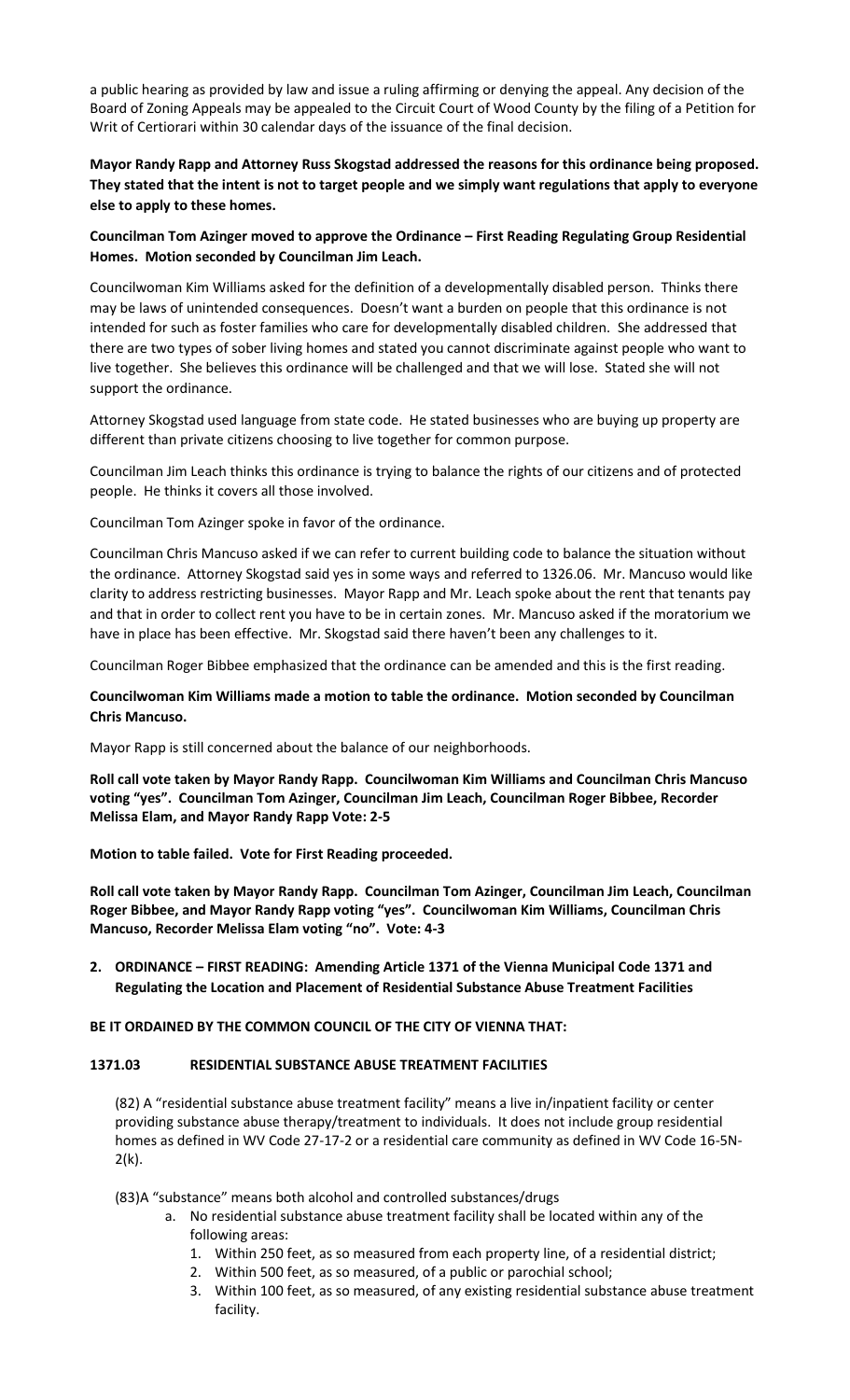**Councilman Tom Azinger moved to approve the Ordinance – First Reading Amending Article 1371 of the Vienna Municipal Code 1371 and Regulating the Location and Placement of Residential Substance Abuse Treatment Facilities. Motion seconded by Councilman Roger Bibbee.**

Councilwoman Williams wanted to confirm that Ohio Valley University is in an educational zone and asked if we are protected from it becoming a residential substance abuse treatment facility. Attorney Skogstad said it is possible for a treatment facility to be designated as educational.

## **Roll call vote taken by Mayor Randy Rapp. Councilwoman Kim Williams, Councilman Tom Azinger, Councilman Jim Leach, Councilman Roger Bibbee, Councilman Chris Mancuso, Recorder Melissa Elam, and Mayor Randy Rapp voting "yes". Vote: 7-0**

**Council dismissed to take a break at 7:22pm.**

**Council resumed the agenda at 7:30pm.**

#### **3. GENERAL FUND BUDGET REVISION #7**

| <b>MEMORANDUM</b>                                               |                                                |                                                               |                                                         |                                            |                                            |                                              |  |
|-----------------------------------------------------------------|------------------------------------------------|---------------------------------------------------------------|---------------------------------------------------------|--------------------------------------------|--------------------------------------------|----------------------------------------------|--|
| TO:<br>FROM:<br>SUBJECT:<br>DATE:                               | <b>JIM LEACH</b><br>Amy Roberts<br>06/02/2022  | 21-22 GENERAL FUND BUDGET REVISION #7                         |                                                         |                                            |                                            |                                              |  |
| DEPT                                                            | <b>ACCT</b><br>#                               | <b>ACCT</b><br><b>DESCRIPTION</b>                             | <b>EXPLANATION</b>                                      | <b>CURRENT</b><br><b>BUDGET</b>            | <b>INCREASE</b><br>(DECREASE)              | <b>REVISED</b><br><b>BUDGET</b>              |  |
| Unencumbered<br><b>Fund Balance</b>                             | 299                                            | Unencumbered<br><b>Fund Balance</b>                           | Carryover                                               | 442,123                                    | 3,261,997                                  | 3,704,120                                    |  |
|                                                                 |                                                |                                                               | NET INCREASE / (DECREASE) TO REVENUE                    |                                            | 3,261,997                                  |                                              |  |
| <b>Transfers</b><br>to other funds                              | 444-68                                         | Transfer to Capital Reserve                                   | Transfer Carryover to Capital Reserve                   | 0                                          | 2,731,997                                  | 2,731,997                                    |  |
| <b>Streets</b>                                                  | 570-58                                         | Capital Outlay - Other                                        | Additional Street project money                         | 850,000                                    | 530,000                                    | 1,380,000                                    |  |
| City Hall<br>Police Dept<br><b>Fire Dept</b><br>Parks<br>Street | 440-11<br>455-11<br>500-11<br>540-11<br>570-11 | Telephone<br>Telephone<br>Telephone<br>Telephone<br>Telephone | Amount to cover shortfall for the SEGRA phone<br>system | 5,000<br>21,000<br>1,500<br>2,000<br>1,500 | 13,450<br>7,000<br>3,000<br>9,500<br>1,700 | 18,450<br>28,000<br>4,500<br>11,500<br>3,200 |  |
| <b>Streets</b>                                                  | 570-26                                         | Insurance                                                     | Correct error in original budgeted amount               | 15,000                                     | 15,750                                     | 30,750                                       |  |
| Recorder                                                        | 411-24                                         | Audit                                                         | Additional year of audit costs                          | 14,400                                     | 14,400                                     | 28,800                                       |  |
| <b>CONTINGENCIES</b>                                            | 699                                            |                                                               | COVER THE ABOVE REVISIONS                               | 113,490                                    | $-64,800$                                  | 48,690                                       |  |
|                                                                 |                                                |                                                               | NET INCREASE / (DECREASE) TO EXPENDITURES               |                                            | 3,261,997                                  |                                              |  |

## **Councilman Tom Azinger moved to approve the General Fund Budget Revision #7. Motion seconded by Councilman Jim Leach.**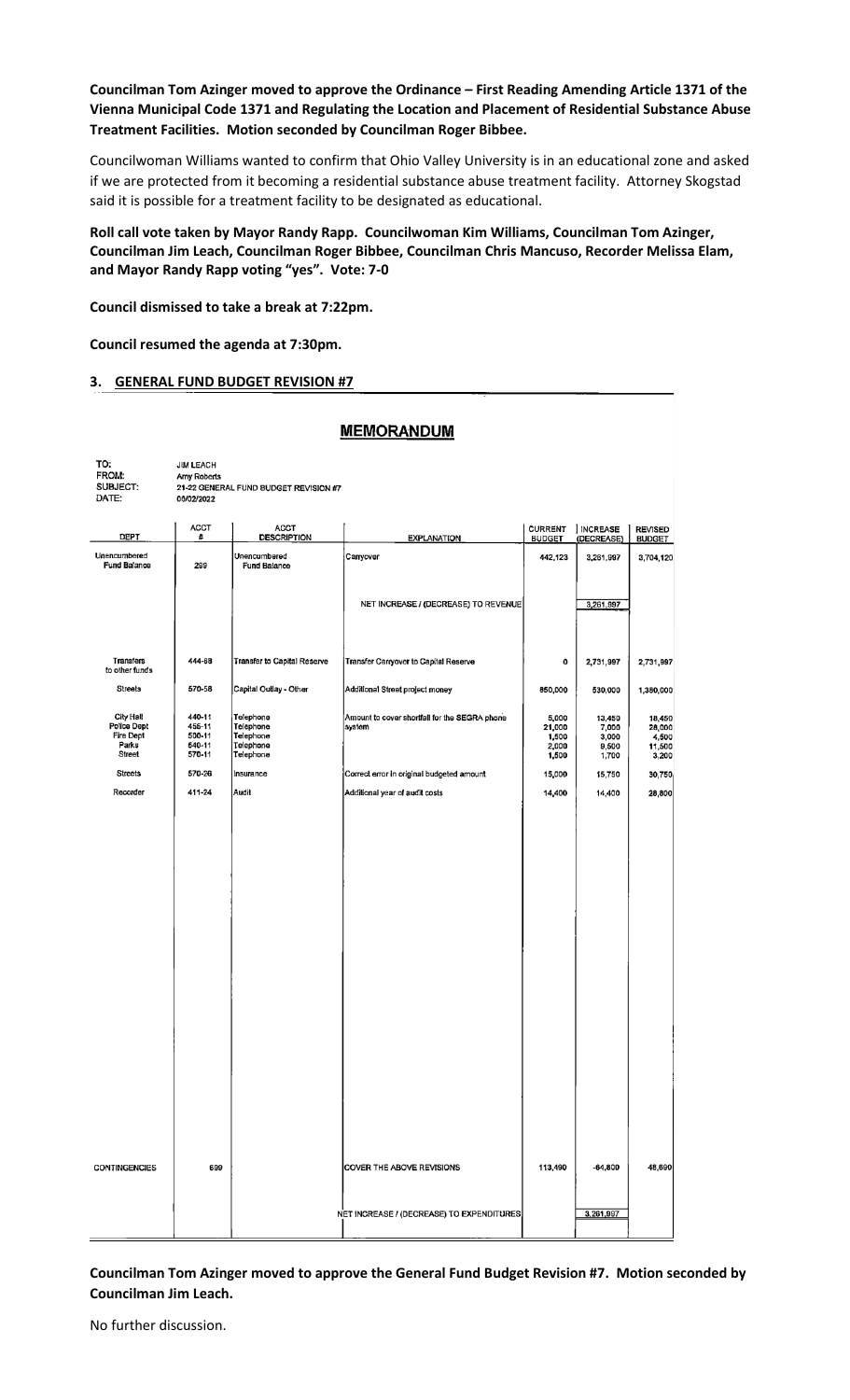**Roll call vote taken by Mayor Randy Rapp. Councilwoman Kim Williams, Councilman Tom Azinger, Councilman Jim Leach, Councilman Roger Bibbee, Councilman Chris Mancuso, Recorder Melissa Elam, and Mayor Randy Rapp voting "yes". Vote: 7-0**

## **4. GENERAL FUND INTERNAL BUDGET REVISION #3**

| <b>INTERNAL BUDGET REVISION FORM</b><br><b>CITY OF VIENNA</b><br>STATE APPROVAL NOT REQUIRED<br><b>FUND:</b><br><b>GENERAL</b><br>REVISION WITHIN SAME ACCOUNT CATEGORY<br><b>FISCAL YR:</b><br>21-22<br><b>REV NO:</b><br>3<br>DATE:<br>06/02/2022 |                                                                                                  |                                                                                                                                                                                                |                                                             |                                                                                               |                                                                                                         |                                                                             |
|-----------------------------------------------------------------------------------------------------------------------------------------------------------------------------------------------------------------------------------------------------|--------------------------------------------------------------------------------------------------|------------------------------------------------------------------------------------------------------------------------------------------------------------------------------------------------|-------------------------------------------------------------|-----------------------------------------------------------------------------------------------|---------------------------------------------------------------------------------------------------------|-----------------------------------------------------------------------------|
| <b>DEPT</b>                                                                                                                                                                                                                                         | <b>ACCT</b><br>#                                                                                 | <b>ACCT</b><br><b>DESCRIPTION</b>                                                                                                                                                              | EXPLANATION                                                 | <b>BUDGET</b><br><b>BEFORE</b><br>CHANGE                                                      | EXPEN-<br><b>DITURE</b><br><b>CHG AMT</b>                                                               | <b>BUDGET</b><br><b>AFTER</b><br>CHANGE                                     |
| Mayor                                                                                                                                                                                                                                               | 409-26<br>409-06<br>409-03                                                                       | Insurance<br>Retirement<br>Salary                                                                                                                                                              | Transfer to cover budget shortfall                          | 15,000<br>15,000<br>26,355                                                                    | $-1,355$<br>1,275<br>80                                                                                 | 13,645<br>16,275<br>26,435                                                  |
| Personnel                                                                                                                                                                                                                                           | 422-21<br>422-06                                                                                 | Training & Education<br>Retirement                                                                                                                                                             | Transfer to cover budget shortfall                          | 1,200<br>4,500                                                                                | -950<br>950                                                                                             | 250<br>5,450                                                                |
| Purchasing                                                                                                                                                                                                                                          | 423-26<br>423-14<br>423-06                                                                       | Insurance<br>Travel<br>Retirement                                                                                                                                                              | Transfer to cover budget shortfall                          | 1,000<br>250<br>3,160                                                                         | $-500$<br>$-175$<br>675                                                                                 | 500<br>75<br>3,835                                                          |
| <b>Building Insp</b>                                                                                                                                                                                                                                | 436-26<br>436-06<br>436-04                                                                       | Insurance<br>Retirement<br><b>FICA</b>                                                                                                                                                         | Transfer to cover budget shortfall                          | 4,200<br>7,500<br>9,040                                                                       | $-1.600$<br>1,575<br>25                                                                                 | 2,600<br>9,075<br>9,065                                                     |
| Data Processing                                                                                                                                                                                                                                     | 439-05<br>439-22<br>439-41                                                                       | Group Ins<br>Dues & Subscriptions<br>Materials & Supplies                                                                                                                                      | Transfer to cover budget shortfall                          | 38,836<br>30,000<br>18,000                                                                    | $-8,100$<br>5,700<br>2,400                                                                              | 30,736<br>35,700<br>20,400                                                  |
| City Hall                                                                                                                                                                                                                                           | 440-15<br>440-13                                                                                 | Maint - Bidgs and Grounds<br><b>Utilities</b>                                                                                                                                                  | Transfer to cover budget shortfall                          | 80,000<br>17,000                                                                              | $-2,000$<br>2,000                                                                                       | 78,000<br>19,000                                                            |
| Police Dept                                                                                                                                                                                                                                         | 455-26<br>455-16<br>455-41<br>455-06<br>455-13<br>455-21                                         | Insurance<br>Maint - Equipment<br>Materials & Supplies<br>Retirement<br><b>Litities</b><br>Training & Education                                                                                | Transfer to cover budget shortfall                          | 130,000<br>32,000<br>15,000<br>20,000<br>18,000<br>13,000                                     | $-2,700$<br>$-4,000$<br>-1,000<br>2,700<br>4,000<br>1,000                                               | 127,300<br>28,000<br>14,000<br>22,700<br>22,000<br>14,000                   |
| <b>Fire Dept</b><br>ı                                                                                                                                                                                                                               | 500-21<br>500-14<br>500-13<br>500-06<br>500-57<br>500-58<br>500-43<br>500-04                     | Training & Education<br>Travel<br>Utilities<br>Retirement<br>Capital Outlay - Bldgs & Grounds<br>Capital Outlay - Other<br><b>Auto Supplies</b><br>Fica                                        | Transfer to cover budget shortfall<br>Additional Siren work | 14,000<br>6,500<br>22,000<br>78,000<br>26,745<br>28,850<br>12,000<br>10,755                   | $-4,000$<br>-570<br>$-1,400$<br>$-300$<br>570<br>4,000<br>1,400<br>300                                  | 10,000<br>5,930<br>20,600<br>77,700<br>27,315<br>32,850<br>13,400<br>11,055 |
| Parks                                                                                                                                                                                                                                               | 540-14<br>540-15<br>540-17<br>540-21<br>540-30<br>540-43<br>540-45<br>540-68<br>540-13<br>540-41 | Travel<br>Maint - Bidgs and Grounds<br>Maint-Autos<br><b>Training &amp; Education</b><br>Contract service<br>Auto Supplies<br>Uniforms<br>Contributions<br>l Itilities<br>Materials & Supplies | Transfer to cover budget shortfall                          | 1,500<br>58,142<br>12,000<br>1,500<br>20,000<br>14,000<br>3,000<br>25,000<br>46,000<br>50,000 | $-1,500$<br>-5,000<br>$-5,000$<br>$-1,500$<br>$-5,000$<br>-2,000<br>$-300$<br>-4,000<br>16,050<br>8,250 | 53,142<br>7,000<br>15,000<br>12,000<br>2,700<br>21,000<br>62,050<br>58,250  |
| Recreation                                                                                                                                                                                                                                          | 541-15<br>541-41                                                                                 | Maint - Bldgs and Grounds<br>Materials & Supplies                                                                                                                                              | Transfer to cover budget shortfall                          | 47,500<br>65,000                                                                              | $-10,000$<br>10,000                                                                                     | 37,500<br>75,000                                                            |
| Pool                                                                                                                                                                                                                                                | 542-41<br>542-11                                                                                 | <b>Materials &amp; Supplies</b><br>Telephone                                                                                                                                                   | Transfer to cover budget shortfall                          | 22,000<br>500                                                                                 | $-500$<br>500                                                                                           | 21,500<br>1,000                                                             |
| Code Enf.                                                                                                                                                                                                                                           | 725-05<br>725-30<br>725-06<br>725-26                                                             | Group Insurance<br><b>Contract Service</b><br>Retirement<br>Insurance                                                                                                                          | Transfer to cover budget shortfall                          | 27,275<br>16,200<br>4,630<br>2,500                                                            | -975<br>$-240$<br>975<br>240                                                                            | 26,300<br>15,960<br>5,605<br>2,740                                          |
| Sr. Center                                                                                                                                                                                                                                          | 905-41<br>905-06                                                                                 | Materials & Supplies<br>Retirement                                                                                                                                                             | Transfer to cover budget shortfall                          | 14,000<br>4,050                                                                               | -900<br>900                                                                                             | 13,100<br>4,950                                                             |
|                                                                                                                                                                                                                                                     |                                                                                                  |                                                                                                                                                                                                | <b>TOTALS</b>                                               | 1,132,688                                                                                     | ōl                                                                                                      | 1,132,688                                                                   |

**Councilman Tom Azinger moved to approve the General Fund Internal Budget Revision #3. Motion seconded by Councilman Roger Bibbee.**

No further discussion.

**Roll call vote taken by Mayor Randy Rapp. Councilwoman Kim Williams, Councilman Tom Azinger, Councilman Jim Leach, Councilman Roger Bibbee, Councilman Chris Mancuso, Recorder Melissa Elam, and Mayor Randy Rapp voting "yes". Vote: 7-0**

**5. 2021-2022 COAL SEVERANCE FUND BUDGET REVISION #1**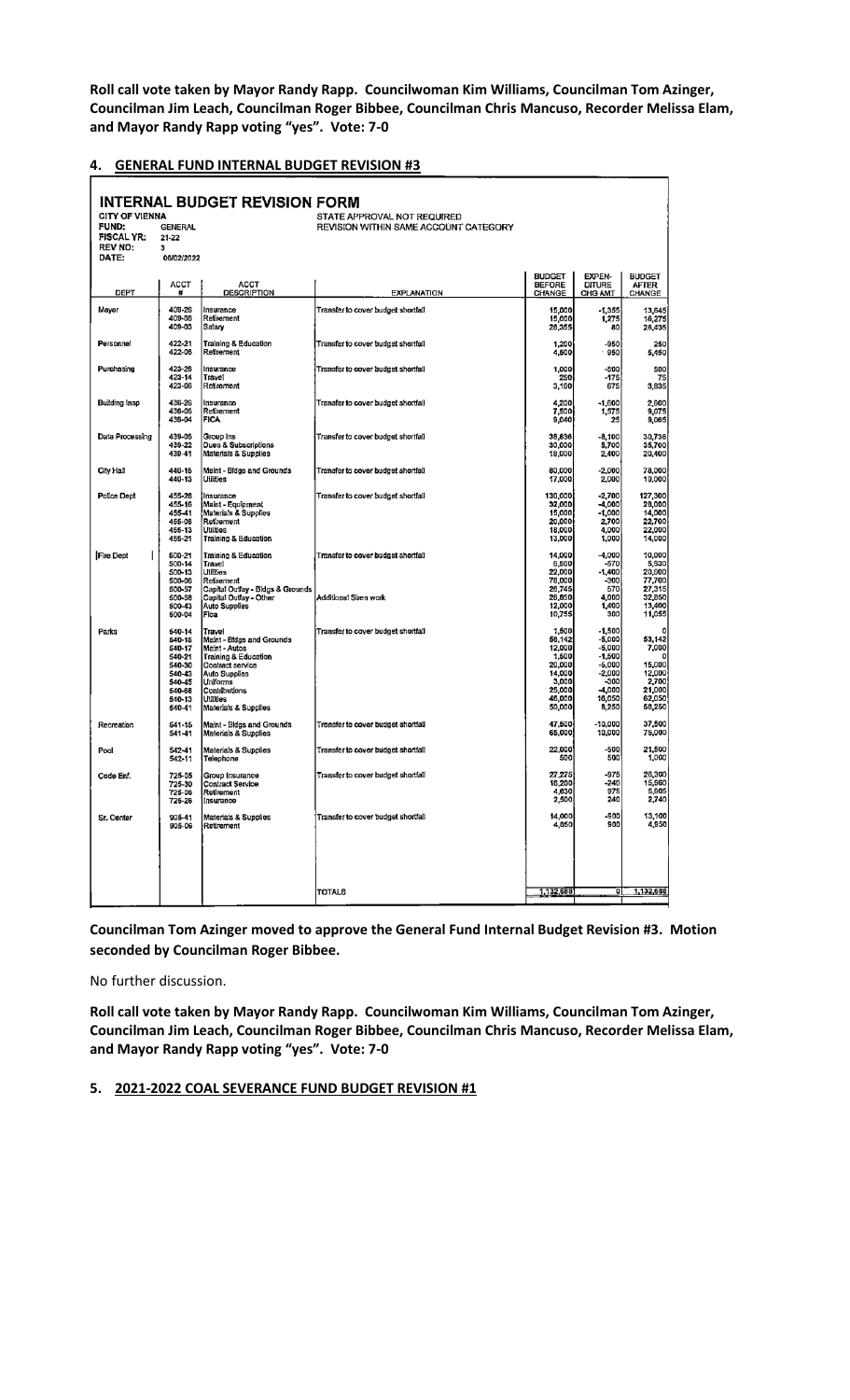| TO:<br>FROM:<br>DATE: | Jim Leach<br>Amy Roberts<br>SUBJECT: 21-22 COAL SEVERANCE FUND BUDGET REVISION #1<br>06/03/2022 |                                     |                                             |                          |                        |                                 |  |
|-----------------------|-------------------------------------------------------------------------------------------------|-------------------------------------|---------------------------------------------|--------------------------|------------------------|---------------------------------|--|
| DEPT                  | <b>ACCT</b><br>#                                                                                | <b>ACCT</b><br><b>DESCRIPTION</b>   | <b>EXPLANATION</b>                          | CURRENT<br><b>BUDGET</b> | INCREASE<br>(DECREASE) | <b>REVISED</b><br><b>BUDGET</b> |  |
|                       | 299-02                                                                                          | UNENCUMEBRED<br><b>FUND BALANCE</b> | Carryover                                   | 2,000                    | 61,631                 | 63,631<br>O                     |  |
|                       |                                                                                                 |                                     | NET INCREASE / (DECREASE) TO REVENUE        |                          | 61,631                 |                                 |  |
| <b>Streets</b>        | 570-58                                                                                          | Capital Outlay - Other              | Carry over monies to use on street projects | 21,600                   | 61,631                 | 83,231                          |  |
|                       |                                                                                                 |                                     |                                             |                          |                        |                                 |  |
|                       |                                                                                                 |                                     |                                             |                          |                        |                                 |  |
|                       |                                                                                                 |                                     |                                             |                          |                        |                                 |  |
|                       |                                                                                                 |                                     |                                             |                          |                        |                                 |  |
|                       |                                                                                                 |                                     |                                             |                          |                        |                                 |  |
|                       |                                                                                                 |                                     | NET INCREASE / (DECREASE) TO EXPENDITURES   |                          | 61,631                 |                                 |  |

# **Councilman Jim Leach moved to approve the 2021-2022 Coal Severance Fund Budget Revision #1. Motion seconded by Councilman Tom Azinger.**

No further discussion.

**Roll call vote taken by Mayor Randy Rapp. Councilwoman Kim Williams, Councilman Tom Azinger, Councilman Jim Leach, Councilman Roger Bibbee, Councilman Chris Mancuso, Recorder Melissa Elam, and Mayor Randy Rapp voting "yes". Vote: 7-0**

#### **6. REPORT: Estimate Submission for Spencer's Landing Dirt Project**

Craig Metz gave a report on how much it costs to move the dirt from the hill in Jackson Park to Spencer's Landing.

Councilwoman Williams mentioned she thinks we should include employee benefits package to this number as well.

Mr. Metz has put a bid request in the paper to see if Council would want to consider hiring an outside company to complete the job.

Ms. Williams asked about permits needed for moving the dirt to the ravine. Mr. Leach stated the area we are filling in is outside of the restricted land use site so additional permits were not needed.

Mayor Rapp is asking Mr. Metz to at least cover the glass and metal bars that are down there to make it safe and then if we want to hire it out the other firm can complete the job.

#### **MEMORANDUM**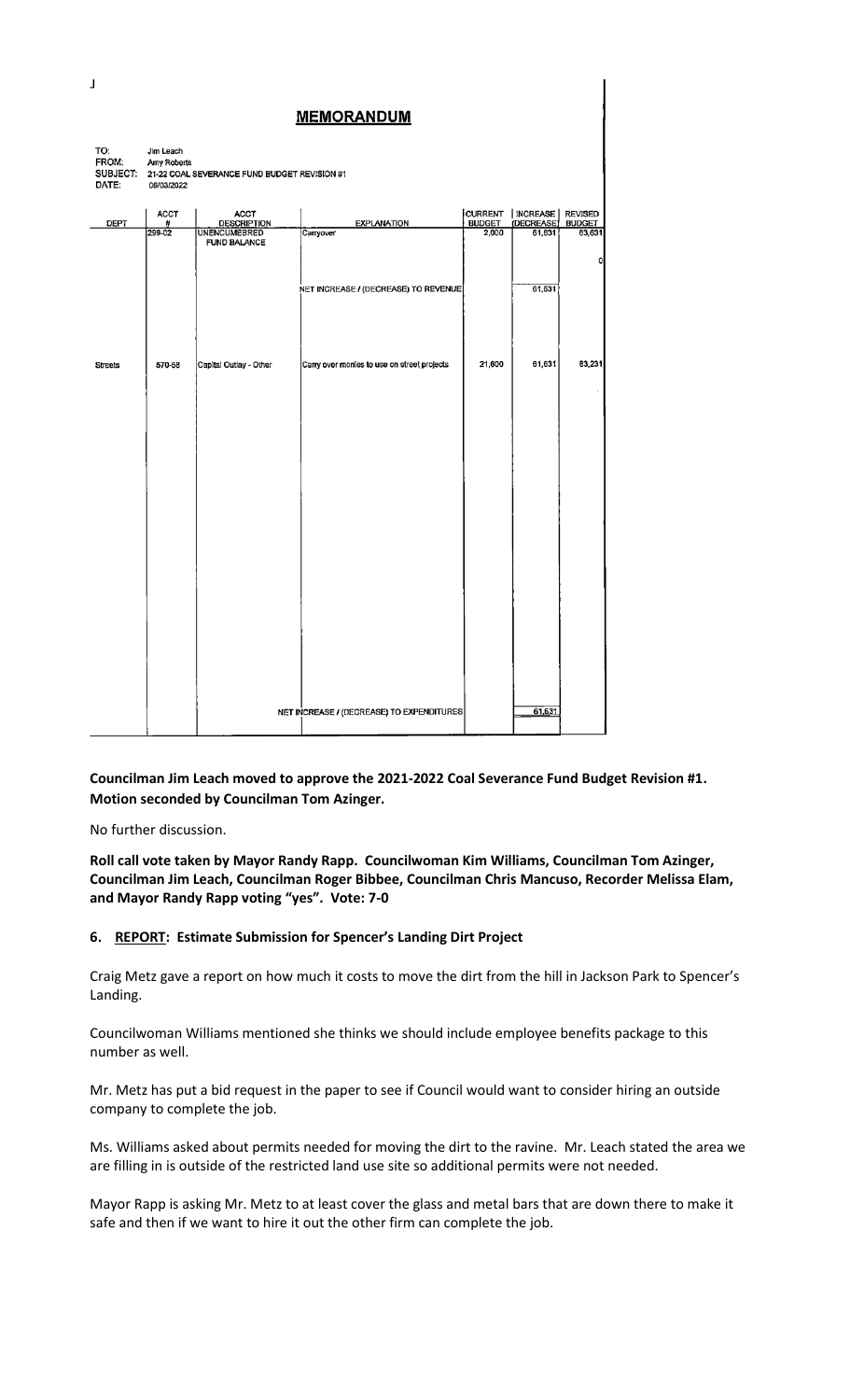# **Spencer's Landing Fill Dirt Cost**

20,000 tons of dirt 20,000 tons  $\div$  10 tons per truck = 2,000 truck loads

City crew projected cost: Avg. cost per man hour =  $$18.92$  per 8-hour day =  $$151.86$ 5 Employees @ \$151.86 per 8-hour day = \$756.80

4 Dump trucks use 20 gal of fuel per day, 4x20 = 80 gal per day Excavator use, 40 gal of fuel per day. Total fuel per day, 120 gal @ \$5.00 per gal = \$600.00 per day

Fuel \$600.00 Labor \$756.80 Cost \$1,356.80 per day

Avg. truck trips per day, 100  $1,356.80 \div 100 = $13.57$  per truck load hauling 10 tons Total cost of hauling dirt to Spencer's Landing \$13.57 per load x 2000 loads = \$27,140

4 to 5 weeks completion time.

**Contractor cost:** \$70.00 per 18 ton hauled to Spencer's Landing 20,000 tons ÷ 18 tons = 1,111 loads of dirt 1,111 loads @ \$70.00 per load = \$77,770.00

Contractor can complete project in 2-week completion time.

# **7. UPDATE: Spencer's Landing Planning**

Ongoing process. Mayor Rapp has not had a chance to get any additional information from the groups he is meeting with. When he does get together with them he will bring those ideas to Council.

Mayor Rapp said we have the green light from the state and federal agencies to move the kayak launch to 12<sup>th</sup> Street if Council chooses to do so.

# **8. RESOLUTION: Allocating \$334,690.00 in American Rescue Plan (ARP) Funds Allocated to the City of Vienna for Fiscal Year 2021-2022 to the Vienna Utility Board for Infrastructure Projects – Three Pumps for the Sewer System**

**BE IT RESOLVED BY THE COMMON COUNCIL OF THE CITY OF VIENNA,** that it hereby assigns an additional \$334,690.00 of American Rescue Plan (ARP) funds received by, or allocated to, the City of Vienna for fiscal year 2021-2022 by the federal government under the American Rescue Plan Act of 2021 to the Vienna Utility Board. The allocation of said funds to the VUB is for the purpose of purchasing, specifically, three pumps for the City of Vienna Sewer Plant, a project undertaken by the Vienna Utility Board which is an infrastructure project contemplated by the ARP.

**Councilwoman Kim Williams moved to approve the Resolution Allocating \$334,690.00 in American Rescue Plan (ARP) Funds Allocated to the City of Vienna for Fiscal Year 2021-2022 to the Vienna Utility Board for Infrastructure Projects – Three Pumps for the Sewer System. Motion seconded by Recorder Melissa Elam.**

No further discussion.

**Roll call vote taken by Mayor Randy Rapp. Councilwoman Kim Williams, Councilman Tom Azinger, Councilman Jim Leach, Councilman Roger Bibbee, Councilman Chris Mancuso, Recorder Melissa Elam, and Mayor Randy Rapp voting "yes". Vote: 7-0**